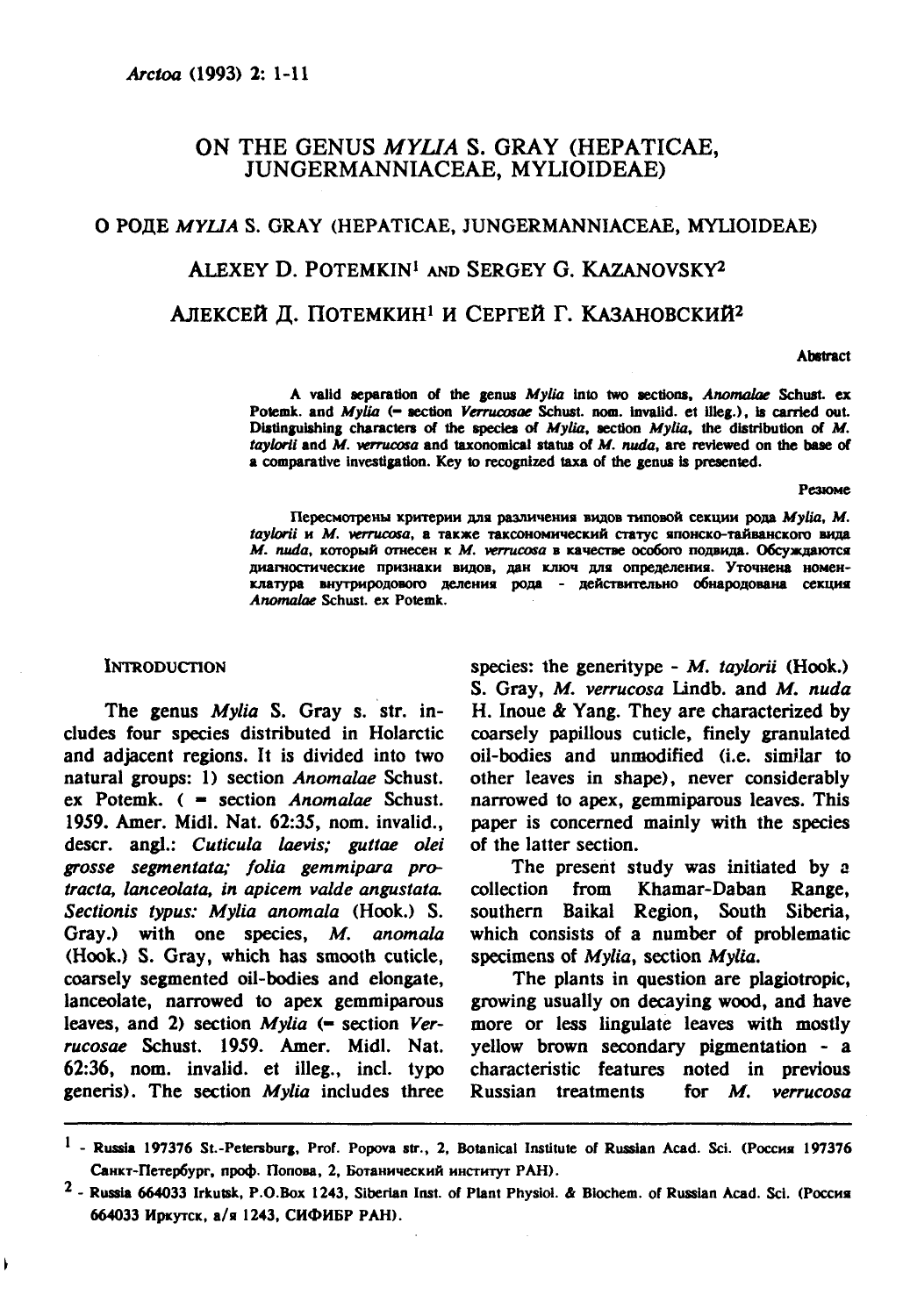(Ladyzhenskaja & Zenkova 1955; Schljakov 1982). On the other hand, these problematic plants do not develop echinate, but smooth, perianth - a diagnostic feature of the two other species of the section - namely, the widespread *M. taylorii* and the Taiwanese and South Japanese (Yakushima I.) M. *nuda.* The descriptions of *M. verrucosa* and *M. nuda* in M. Hara (1956), H. Inoue *&* B. Yang (1966), J. Vana & H. Inoue (1983) include other feature, such as incurved (Inoue & Yang I.c.; Vana *&* Inoue I.c.) or involuted backward (Hara I.c.) dorsal leaf margin. Interestingly, incurved dorsal leaf margin was noted in our plants only on male bracts. Since this last feature was often not consistently illustrated in different treatments, we could not form a definite opinion about its taxonomic significance. These facts led us to make a comparative investigation of the three species of *Mylia* in section *Mylia,*  in order to elucidate the taxonomical identity of plants collected from Khamar-Daban Range, and also to clarify the geographical distribution of *M. taylorii, M. verrucosa* and *M. nuda.* 

## COMPARISON OF *MYLIA TAYLORII, M. VERRUCOSA* AND *M. NUDA*

On the basis of a critical study of specimens and data taken from literature (Gray 1821; Hara 1956; Inoue *&* Yang 1966; Ladyzhenskaja *&* Zenkova 1955; Lindberg 1872; Schljakov 1982; Schuster 1959, 1969; Vana *&* Inoue 1983) the morphological differences of these three species are tabulated (Tab. 1) and their constancy as distinguishing features is discussed below.

Leaf form. Leaf form is an important distinctive feature of the species. Although width/length leaf ratio varies greatly (Tab. 1) and depends apparently on a complex interaction of different ecological factors such as intensity of insolation, soil nourishment, water supply, etc., some peculiarities of leaf form appear constant. Dorsal leaf margin of sterile leaves of *M. taylorii* is invariably plane (Figs. 1,3-7,9). Only on male bracts it is somewhat incurved. In *M. verrucosa,* as well as in *M. nuda,* it is

strongly incurved or pipe-like involuted backward (Figs. 20,23). This feature gives the plants of these two species a very peculiar appearance. Leaves of *M. taylorii* have oppositely curved, or as an exception, straight subparallel margins in basal halves (Figs. 3-7). In the other two species, the leaf margins are subparallel, usually somewhat falcately curved (Figs. 13-15,18), and are never considerably curved in opposite directions. The data on the variability of ventral leaf margins of the species concerned are somewhat different. In *M. taylorii* it is usually smooth or faintly crenulate by the projecting of marginal cells (Fig. 8). In *M. verrucosa* this feature varies from smooth to distinctly crenulate (Fig. 19), and in *M. nuda -* to coarsely crenulate (Fig. 22). Because of considerable overlapping of the range of variability, this criterion can not be used as a reliable distinctive feature.

Secondary pigmentation. All species of the section are characterized by broad variability of secondary pigmentation. The most variable species in this respect is *M. taylorii.*  While Schuster (1959, 1969) stresses that American plants of the species are "almost invariably carmine red to purplish brown pigmented at least on distal parts of upper leaves even when growing in very diffuse light ... never the warm brown of the related *M. anomala",* this statement is not quite correct. Green and yellow brown plants of *M. taylorii* occur rather often in Europe and Asia (see the list of examined specimens). The purplish pigmentation is characteristic of plants of exposed habitats. It results obviously from intense insolation. However, this pigment is unstable and in shade it is replaced by yellow brown pigment. Orthotropic plants of *M. taylorii* growing in dense mats in insolated places have purplish or purplish brown upper leaves and yellow brown lower ones. Secondary pigmentation of *M. verrucosa* and *M. nuda* is mostly yellow brown. Only ventral bases of male bracts and underleaves, more rarely of sterile leaves, are purplish brown or purplish. S.O. Lindberg (1872) also noted the often occurrence of purplish pigmentation on the basal part of perianth. Purplish brown pigmentation of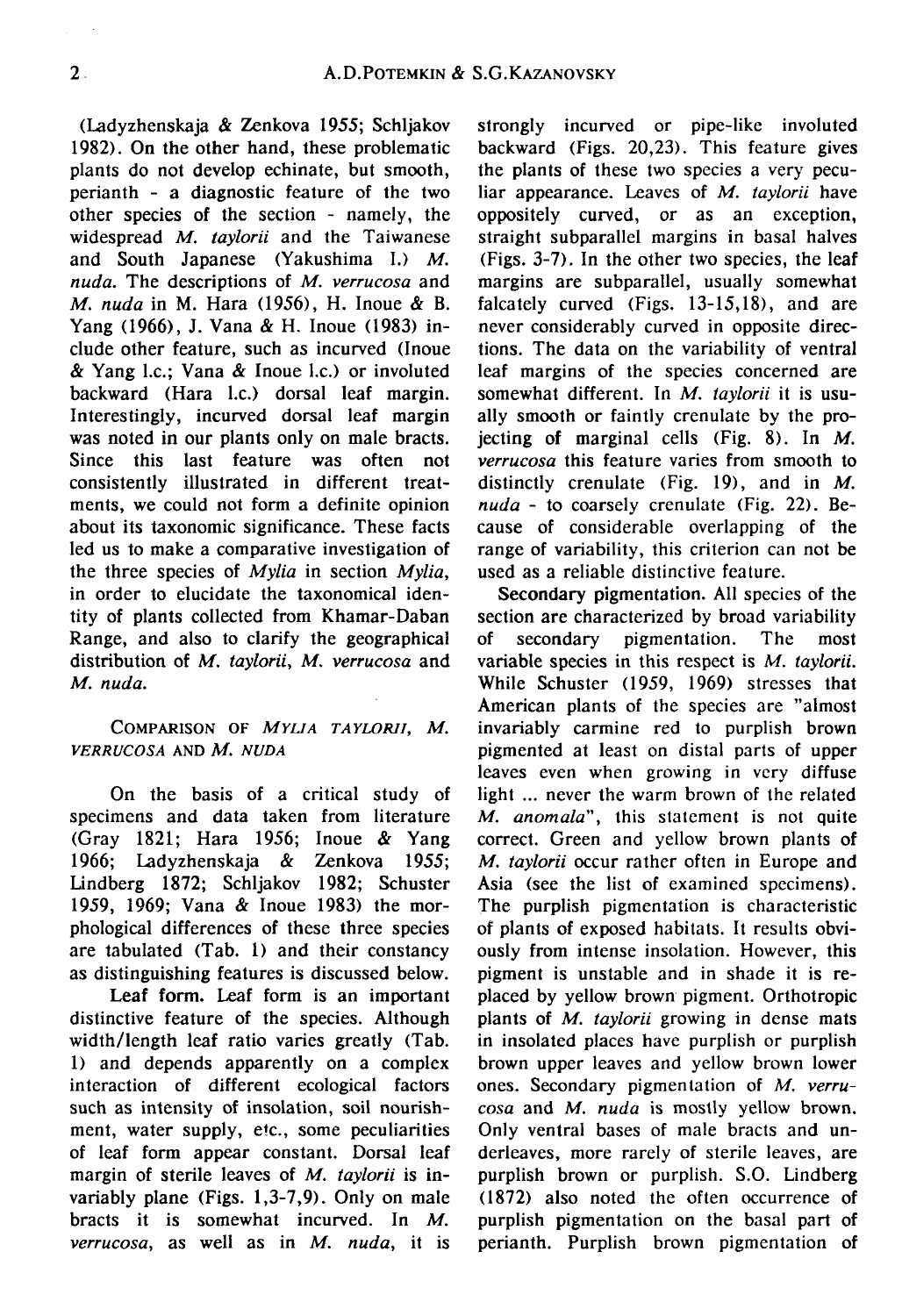| Character                                     | M. taylorii                                                                                                                                                                                                                    | M. verrucosa ssp. verrucosa                                                                                                                                                                                           | $M.$ v. ssp. nuda                                                              |
|-----------------------------------------------|--------------------------------------------------------------------------------------------------------------------------------------------------------------------------------------------------------------------------------|-----------------------------------------------------------------------------------------------------------------------------------------------------------------------------------------------------------------------|--------------------------------------------------------------------------------|
| Leaf form                                     | suborbicular to oblong, obcordate and<br>oblong-lingulate (the lower halves of<br>leaves as a rule with oppositely curved<br>sides)                                                                                            | oblong-lingulate to lingulate-falcate, the lower halves<br>of leaves with subparallel sides (leaves are characte<br>rized in natural state, i.e. dorsal margin is involuted,<br>its width is not taken into account). |                                                                                |
| Width/length<br>leaf ratio                    | $1:0.85 - 1.50(1.65)$                                                                                                                                                                                                          | $1:(1.08)1:20-1.60(1.75)$                                                                                                                                                                                             | $1:1.20-1.60$                                                                  |
| Dorsal leaf<br>margin                         | plane, only on male bracts<br>somewhat incurved backward                                                                                                                                                                       | strongly incurved to pipe-like<br>involuted backward                                                                                                                                                                  |                                                                                |
| Ventral leaf<br>margin at base                | smooth or faintly crenulate due to jet-<br>ting out of outer parts of marginal cells                                                                                                                                           | smooth to distinctly-crenulate                                                                                                                                                                                        | smooth to coarsely<br>crenulate                                                |
| Secondary<br>pigmentation-                    | yellow brown to purplish brown<br>and carmine red                                                                                                                                                                              | mostly yellow brown, near ventral<br>leaf base occasionally purplish<br>brown, very rare purplish brown<br>in distal halves of leaves                                                                                 | mostly yellow<br>brown, near vent-<br>ral leaf base occa-<br>sionally purplish |
| Perianth surface smooth                       |                                                                                                                                                                                                                                | echinate                                                                                                                                                                                                              | smooth                                                                         |
| Perianth mouth                                | from densely to sparsely<br>dentate-ciliolate                                                                                                                                                                                  | dentate-ciliolate                                                                                                                                                                                                     |                                                                                |
| Cilia                                         | $1 - 5(6 - 8)$ -celled                                                                                                                                                                                                         | $1-5$ -celled                                                                                                                                                                                                         | 1-6-celled                                                                     |
| Male bracts                                   | $(1)$ 2-4 $(6-10)$ -androus                                                                                                                                                                                                    | $1 - 5$ -androus                                                                                                                                                                                                      | 4-7-androus                                                                    |
| Number of epi-<br>dermal cell<br>rows of seta | 20-25                                                                                                                                                                                                                          | $17 - 18$                                                                                                                                                                                                             |                                                                                |
| Capsule wall                                  | 3-5-stratose, (38)45-78 mkm                                                                                                                                                                                                    | $(3)4(5)$ -stratose, 40-50 mkm                                                                                                                                                                                        |                                                                                |
| Cells of epi-<br>dermal layer                 | $23-40 \times 40-75$ mkm, with nodular<br>stalked thickenings mainly on<br>alterating longitudinal walls or on<br>all longi- and latitudinal walls; occasi-<br>onally nodular thickenings<br>transforme into semiannular bands | $18-30 \times 40-90$ mkm,<br>character of thickenings<br>as in M. taylorii                                                                                                                                            |                                                                                |
| Cells of inner<br>layer                       | $(18)$ 23-38 x 70-120 mkm, with<br>irregular, mostly complete,<br>often branched semiannular bands                                                                                                                             | $17-36 \times 50-120$ mkm.<br>character of thickenings<br>as in M. taylorii                                                                                                                                           |                                                                                |
| <b>Spores</b>                                 | $(17)18 - 20(22)$ mkm,<br>punctate-areolate                                                                                                                                                                                    | 14-18(19) mkm,<br>punctate or finely areolate                                                                                                                                                                         |                                                                                |
| Elaters                                       | mostly 2-spiral,<br>$8-12(14)$ mkm in diam.                                                                                                                                                                                    | mostly 2-spiral,<br>$8-11(12)$ mkm in diam.                                                                                                                                                                           |                                                                                |
| Habitat                                       | humus-covered rocks,<br>decaying wood, bases of<br>trees, among mosses<br>on soil and in bogs                                                                                                                                  | decaying wood, humus-covered rocks                                                                                                                                                                                    |                                                                                |
| Distribution                                  | widespread, circumboreal                                                                                                                                                                                                       | southern Far East from<br>Sakhalin to Yakushima I.                                                                                                                                                                    | South Japan (Yak-<br>ushima I.), Taiwan.                                       |

# TABLE 1. COMPARISON OF THE SPECIES OF THE GENUS *MYLIA,* SECTION *MYLIA.*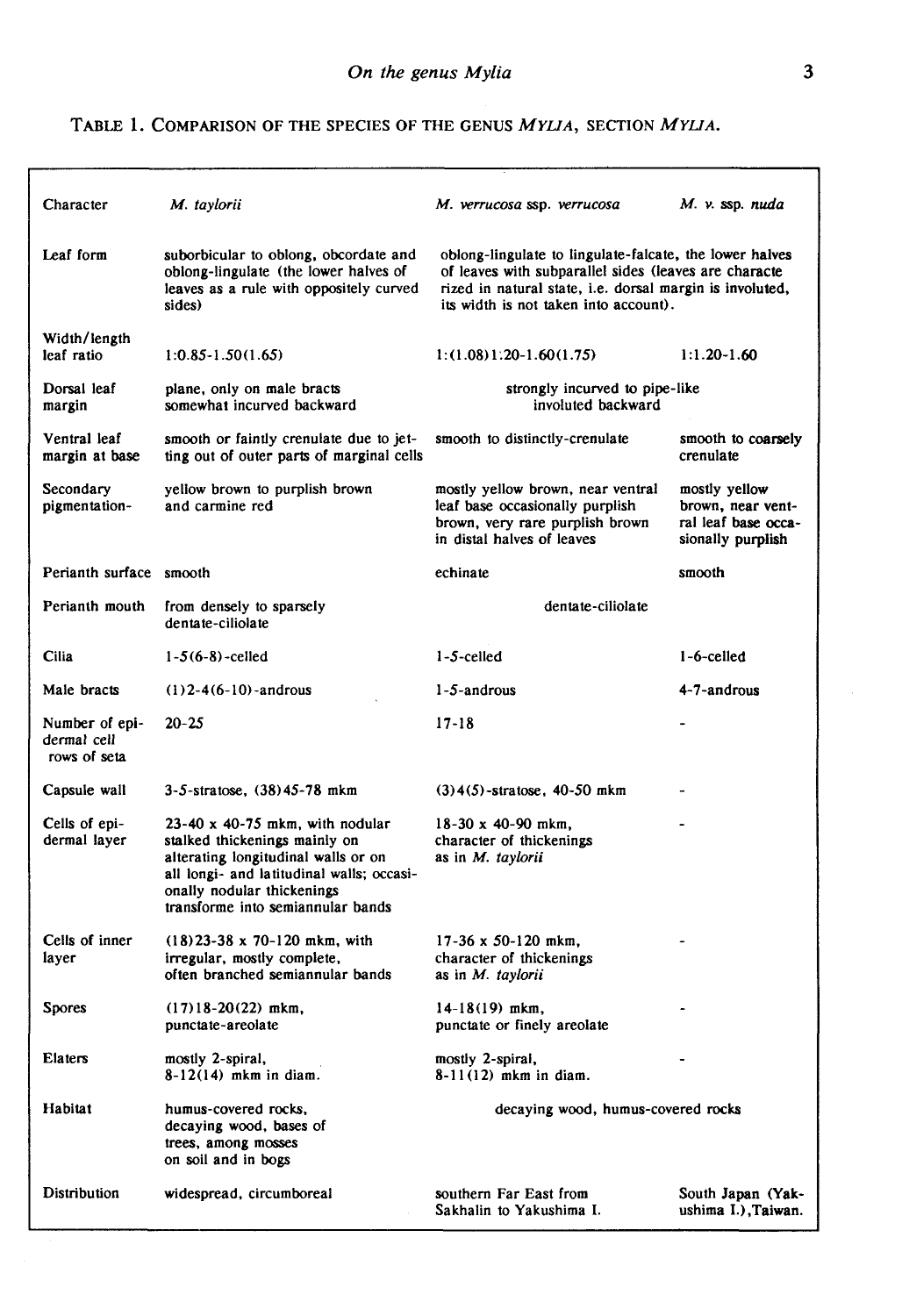distal parts of upper leaves was noted for *M. verrucosa* only once (...1958, Ponomarenko). It is quite possible that similar pigmentation sporadically occurs in *M. nuda*  too.

Character of growth, density of leaves, their **insertion and** orientation on the stem. These features are variable, especially in M. *taylorii.* Densely leaved orthotropic plants may have subvertically oriented non-decurrent leaves, but lax plagiotropic forms have subhorizontally oriented, distinctly and rather longly, decurrent leaves. Using some of these characters, as well as cuticle and trigones structure, for differentiation of *M. taylorii* and *M. verrucosa* (Ladyzhenskaja *&*  Zenkova 1955; Hara 1956) is not warrant.

Character of perianth surface. This is a distinctive feature of *M. verrucosa* which distinguishes it from other species of the genus. Although the density and size of protuberances vary considerably, there are apparently no transitional forms in this respect between *M. verrucosa* and *M. nuda.* 

**Perianth mouth characters.** These were used by different authors (Ladyzhenskaja *&*  Zenkova 1955; Inoue *&* Yang 1966) for the differentiation of species of the genus. According to our observations, the perianth mouth structure of the given species is doubtfully distinctive because of its almost unpredictable plasticity. Though the length of cilia, in general, ranges greatly, for certain populations the range of its variability may be considerably less. So, the cilia in *M. taylorii* are often 1-4-celled, as in *M. verrucosa.* Their density may differ much between neighbouring plants of *M. taylorii* as in ...1939, Freiberg. The longest (4-8-celled) cilia of *M. taylorii* was found in plants of mod. angustifolia-colorata (...1948, Dylis). Although Inoue *&* Yang (I.e.) described the cilia of perianth mouth of *M. nuda* as irregular in length, 2-6 cells long, plants of Inoue 14999 (mod. fulva) have perianth mouth with quite regular 1-2-celled teeth. More vigorous plants of *M. nuda,*  mod. viridis (...1981, Lai), develop (2)3-4 celled sparse cilia (Figs. 2,12,17).

Number of antheridia per bract. This used by Inoue *&* Yang (I.c.) as a key feature for separating *M. verrucosa* and *M. nuda.*  This character, however, is unstable but usually correlates with size of plants. Small male plants of *M. taylorii* develop (l)-2 antheridia per bract as it was noted by Grolle (1962), Schuster (1959, 1969), etc. But the robust ones often develop 2-4, occasionally (as in coll. Kazanovsky 838) up to 8-10 antheridia per bract (in the last case, the antheridia differ considerably in their maturity). On the other hand, within the same androecium, 1-androus and empty bracts usually occur. Investigation of this criterion on the basis of herbarium material is rather difficult because of disintegration of antheridia. In view of this, we have had a limited possibility to revise it for *M. verrucosa*  and *M. nuda.* 

Sporophyte and spores. The absence of data on sporophyte of *M. nuda* prevents us from comparing it with the other two species. *M. verrucosa* has very similar sporophytic characters to *M. taylorii* (Tabl. 1). The most reliable character of the last species is obviously the spore size.

### **RESULTS**

1. *Mylia taylorii* is a very polymorphous species with respect to the width/length leaf ratio and secondary pigmentation. Narrowleaved and yellow brown phenotypes of the species occur rather often throughout its range. In some regions the species is represented almost exclusively by such forms. Problematic plants from Khamar-Daban Range belong to *M. taylorii.* 

*2.* Northern limit of distribution of *M. verrucosa* is the southern part of Russian Far East. Reports of the species from Chukotka (Schljakov 1979, ?Fig. 14 in Schljakov 1982; Afonina *&* Duda 1987) are erroneous and based on narrow-leaved, yellow brown plants of *M. taylorii.* 

3. The analysis of distinctive features of *M. taylorii, M. verrucosa* and *M. nuda*  shows that *M. verrucosa* and *M. nuda* are very close vicarious taxa, occurring only in the South Far East and having similar ranges of morphological and ecological plasticity. There is only one reliable feature for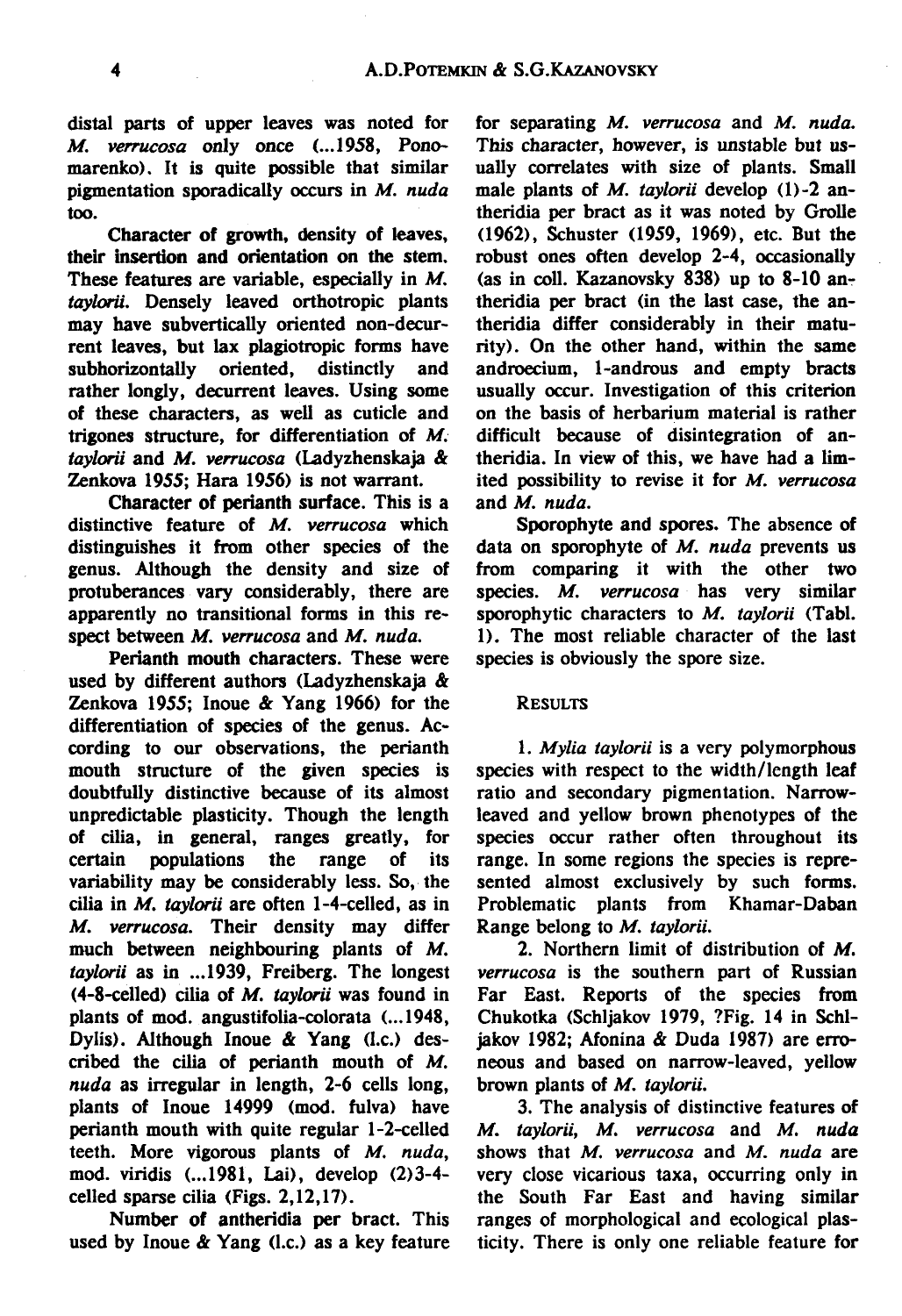their differentiation - character of perianth surface. *M. taylorii* differs from the other species of the section principally by the different leaf form, considerably wider morphological and ecological malleability as well as extensive range. Taking into account all these facts, it seems best to recognize *M. nuda* not as a distinct species but as a subspecies of *M. verrucosa:* 

**Mylia verrucosa** Lindb. subsp. nuda (H. Inoue *&* Yang) Potemk. & Kazanovsky, **comb, et stat. nov.** - *M. nuda* H. Inoue *&*  Yang, 1966, Taiwania *12:35.* 

### KEY TO RECOGNIZED TAXA OF *MYLIA*

1. Cuticle smooth; oil-bodies coarsely segmented, the individual segments protuberant; gemmiparous leaves modified, lanceolate, considerably narrowed to apex section *ANOMALAE, M. anomala* 

1. Cuticle coarsely papillous; oil-bodies nearly smooth, formed by numerous small, non-protuberant globules; gemmiparous leaves (when present) similar to other leaves in form, never considerably narrowed to apex  $\ldots$  section  $MYLLA$  (2)

2. Dorsal margin of sterile leaves plane; leaf margins in lower part oppositely curved, as an exception, subparallel and straight; purplish and purplish brown pigmentation of distal parts of leaves rather common for plants of insolated habitats; widespread *M. taylorii* 

2. Dorsal leaf margin strongly incurved or involuted backward; lateral leaf sides in natural state (i. e. when dorsal margin incurved), subparallel and mostly somewhat falcate; purplish brown pigmentation of distal parts of leaves very rare; South Far East from Sakhalin to Taiwan *M. verrucosa* s./.(3)

3. Surface of perianth echinate - with numerous protuberances formed of several cells; from Sakhalin to Yakushima I. (South Japan)...............*M. verrucosa* subsp. verrucosa

3. Surface of perianth smooth; Yakushima I., Taiwan

*M. verrucosa* subsp. *nuda* 

SPECIMENS EXAMINED. Mylia taylorii. R U S S I A: St.-Petersburg Prov., Yashchera River, 1988, *Tscherepanov,* LE; Murmansk Prov., 1927, *Savicz-Ljubitzkaja,* LE; South Siberia, Southern Baikal Region, Khamar-Daban Range, 1989-1991, *Kazanovsky* 797 (per.,  $\sigma$ ), 800 (per.,  $\sigma$ ), 802, 808, 809, 815 (per.,  $\sigma$ ), 838 (fr., o<sup>x</sup>), 931, 992 (fr.), 1078 (o<sup>z</sup>), 1105, IRK, LE (all these specimens are mod. viridis vel fulva; they were collected on decaying logs, only no. 838 - on wet humuscovered rocks); South Siberia, Sayan Mts., 1939, *Dylis,*  LE; Far East, Norht Sichote-Alin', 1192 m. alt., 1948, *Dylis,* det. Abramova as M. verrucosa, LE (per., mod. angustifolia-purpureo-fusca); Far East, Khabarovsk Prov., Amgun' River, 1951, *Orlov,* LE (per., mod. viridis); Far East, Chukotka, Kuyviveemkey River, 1981, *Afonina,* det. Duda as M. verrucosa, LE (mod. angustifolia-fulva). JAPAN : Yakushima I., 1951, *Amakawa,*  LE (mod. fulva); Saitama County, Chichibu Mts., 1680 m.ait., 1952, *Shimizu,* LE (mod. fulva); Saitama County, Chichibu Mts., 2000 m.ait., 1952, *Shimizu,* LE (mod. fulva). U. S. A: S.E. Alaska, Wrangell I., 1968, *Worley* 7781, LE; S.E. Alaska, Kuiu I., 1968, *Worley & Scnofield* 9118, LE; S.E. Alaska, Kruzof I., 1968, *Worley & Hamilton* 9687, LE; New England, 1854, *Sullivant*, LE. CANADA: British Colombia, Queen Charlotte Is., N.E. Graham I., 1967, *Scnofield* 34772, LE (mod. subdensifolia-colorata trans, ad. mod. laxifolia-viridis); British Colombia, Queen Charlotte Is., ma-virials); British Colombia, Queen Charlotte is.,<br>Marsche L. 1971, Schoffeld 45040, LE; British Colom Moresby I., 1971, Schofield 45040, LE; British Colombia, 7 miles N. of Port Clements, 1964, Schofield 23655, LE; Newfoundland, Avalon Peninsula, 1980, Brassard 13100, LE (mod. subangustifolia-fulva); East Coast of Hudson Bay, Long Island Sound, 1947, Kucyniak & Tuomikoski T.1016, LE. UNITED KINGDOM: Wales, 1964, Townsend, LE (mod. viridis vel. fulva); N. Yorkshire, 1964, *Halliday*, LE (mod. viridis). g W E D E N: Skane, Skaralid, Scheutz, LE (mod. angustifolia-fulva); Skane, Skaralid, 1865, *Hamnstroem*, LE; Skane, Skaralid, 1911, Medelius, LE (mod. densifolia-purpureo-fusca trans. ad. mod. fulva); Scania, 1898, Loefvander, LE; Torne Lappmark, 1947, Arnell, LE; Bohuslan, 1882, Thedenius, LE; Vastmanland, 1966, *Nyholm,* LE (mod. angustifolia-laxifolia-fulva); Jamtland, 1905, *Arnell,* LE (mod. angustifolia-fulva trans, ad. mods, fusca et purpureo-fusca). NOR-WAY: Telemark, 1942, *Stoermer,* LE (mod. laxifoliaangustifolia-fulva). A U S T R I A: Salzburg, 1984, Kri*sai,* LE; Salzburg, 1075 m.ait., 1944, *Freiberg,* LE (mod. fulva). GERMANY: Bavaria, 700 m.alt., 1939, *Freiberg,* LE (per., mods, viridis, fulva, subpurpurea). CHECHIA: Bohemia bor., Krkonose Mts., 1967, Vana, LE (mod. angustifolia-viridis); Bohemia bor., 1972, *Zemanova,* LE; Bohemia orient., Police, 1970, *Duda,* LE (mod. viridis); Broumovske Steny Mts., Hvezda, 650 m.ait, 1970, *Duda,* LE (per., mod. viridis vel. subfulva); Broumovske Steny Mts., Bozenov, 650 m.ait., 1970, *Duda,* LE (mod. viridis); Broumovske Steny Mts., Suchy Duel, 600 m.ait., 1970, *Duda,* LE (per.,  $\sigma^4$ , mod. anguistifolia-viridis vel. fulva); Brounovske Steny Mts., 650 m.ait., 1970, *Duda,* LE (per., mod. fulva); Silesia, Jeseniky Mt, 1000 m.ait., 1955, *Duda,* LE (mod. viridis); Silesia, Beskydy Mt., 1000 m.ait., 1956, *Duda,* LE (mod. viridis); Silesia, Beskydy Mt., 700 m.ait., 1950, *Duda,* LE (mod. fulva); Silesia, Beskydy Mt., 1000 m.ait., 1950, *Duda,* LE (mod. fulva); Silesia, Beskydy Mt., 1067 m.ait., 1956, *Duda*, LE (per., mod. fulva); SLOVAKIA: Mala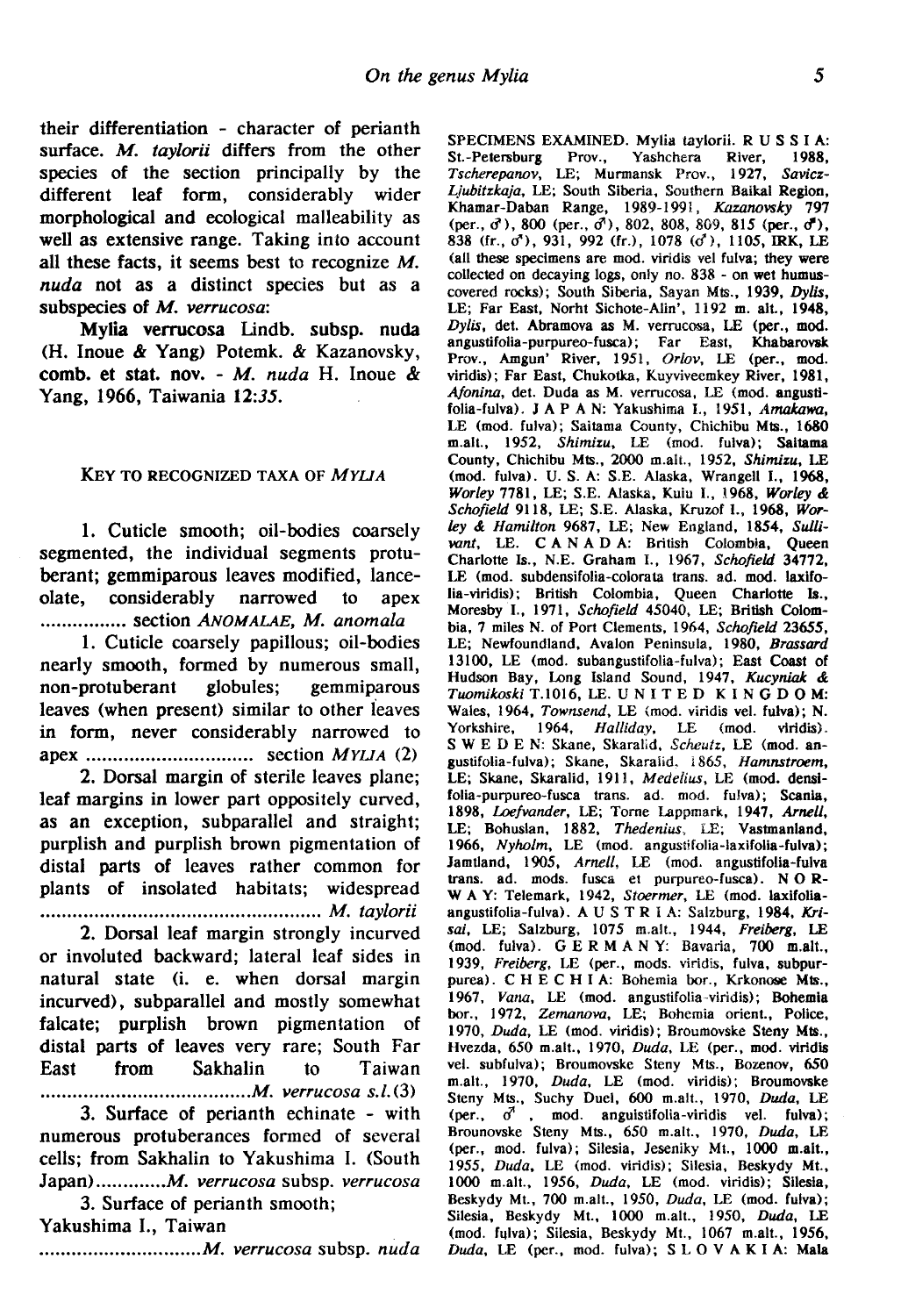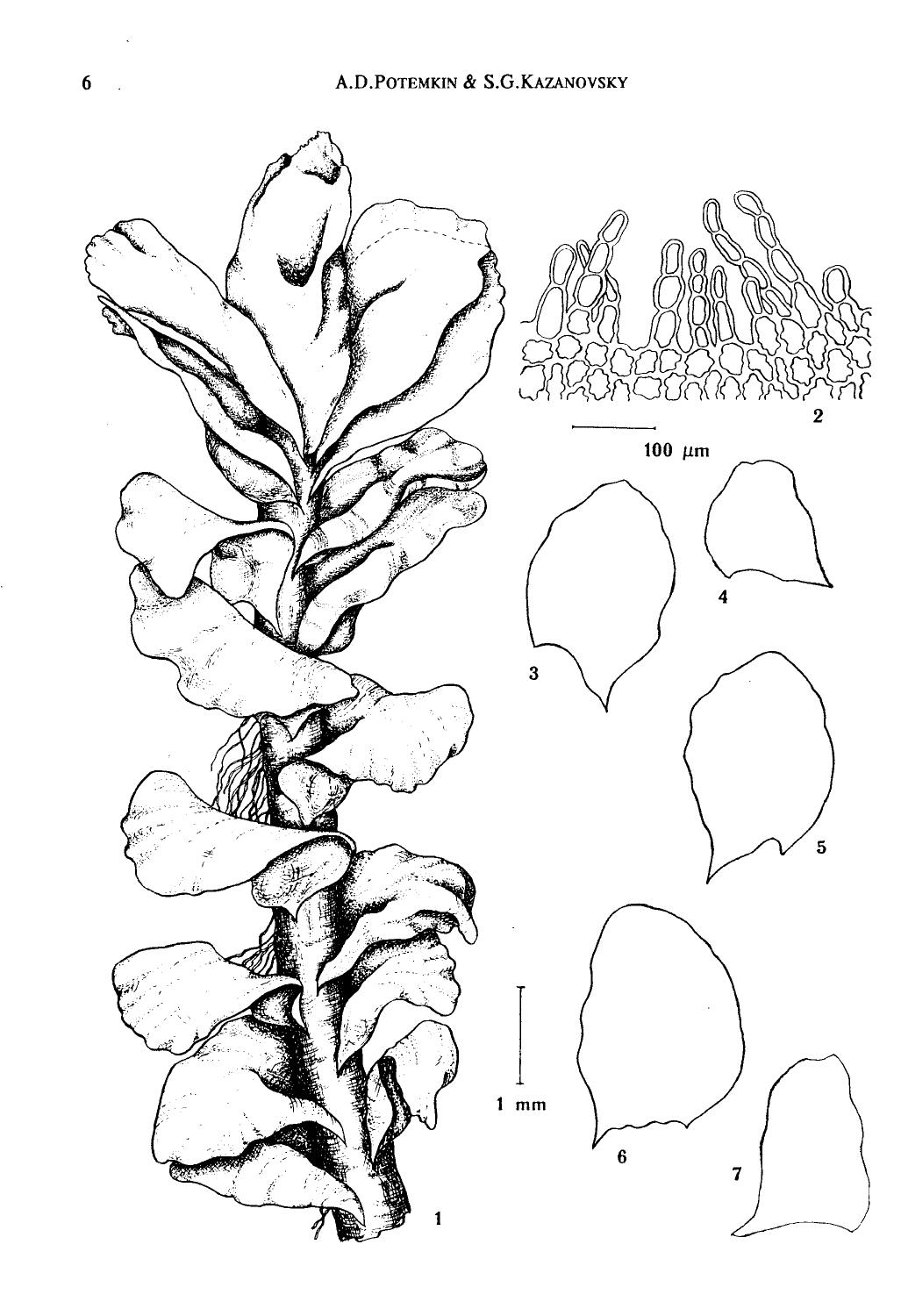

Figs. 1-7. *Mylia taylorii* (Hook.) S. Gray. 1. Plant with perianth; 2. Part of perianth mouth; 3-7. Leaves (1,2 from Kazanovsky 838; 3,5,6 - from Kazanovsky 808; 4 - from ...1000 m.alt, 1956, Duda; 7 - from ...1959, Wojterski). Scale bars: 1 mm - for 1, 3-7; 100 mkm - for 2.

Figs. 8-10. *Mylia taylorii* (Hook.) S. Gray. 8. Basal part of ventral leaf margin; 9. Cross sections of dorsal leaf margin (all from Kazanovsky 838); 10. Cross section of capsule wall. Scale bars: 100 mkm - for 8-9; 50 mkm - for 10.

Tatra Mts., 1935, *Pilous,* LE; Tatra Magna Mts., 1300- 1400 m.alt., 1955, *Boros,* LE (gemm, mod. viridis vel. colorata); Rohace Mti., 1600 m.alt., 1960, *Duda,* LE. POLAND : Pilsko ML, 1275 m.alt., 1959, *Wojterski,*  LE (mod. angustifolia-viridis vel. subfulva); Tatry Zachodnie Mts., 1725 m.alt., 1958, *Szweykowski,* LE (per., mod. viridis vel. colorata); Babia Gora, 1140 m.alt., 1954, *Wojterski,* LE; Gory Stolowe w Kotlinie Klodzkiej, 1952, *Szweykowski,* LE (mod. viridis).

Mylia verrucosa. RUSSI A (FAR EAST - Primorye Territory): Chuguevsky Distr., Snezhnaya Mt., 1977, *Bardunov & Cherdantzeva,* IRK, LE (fr.); Chuguevsky Distr., Snezhnaya Mt., 1977, *Bardunov,*  **IRK,** LE (fr.); Chuguevsky Distr., Spring Berezovyi, 1976, *Gambaryan,* LE (fr.); Chuguevsky Distr., Pravaya Sokolovka Creek, 1976, *Gambaryan,* IRK, LE (fr.); Lazovsky Reserve, 1974, *Cherdantzeva & Bardunov,* IRK, LE (per.); Lazovsky Pass, 1974, *Bardunov & aL,* IRK, LE (fr.); South Sichote-Alin' Range, Tri Sestry Mt., 1430 m.alt., 1958, *Ponomarenko,* LE (per., incl. mod. latifolia-purpureo-fusca); South Sichote-Alin' Range, Tri Sestry Mt., 1430 m.alt., 1959, *Ponomarenko,* LE (per.); South Sichote-Alin' Range, Tzkhamodynza Mt., 1580 m.alt., 1959, *Ponomarenko,* LE (per); North Sichote-Alin' Range, Botch River, 1924, *Savicz,* LE (per.). JAPAN : Sikoku, Ehime, 1947, *Ochi,* LE (per.).

Mylia nuda. TAIWAN: Ali Mt., 2300 m.alt.,

Oct. 28, 1966, *Inoue* 14999, JE (per., o\* , mod. fulva) (the specimen is labelled as isotype but probably it is a topotype, since the type had different coll. No (18590) and altitude (2200 m), (Inoue *&* Yang 1966)); Ilan Co., Yuenyang Lake Nat. Reserve, 1650 m.alt., March 6, 1981, *Lai,* ALA (per., mod. viridis).

### ACKNOWLEDGEMENTS

We express our sincere thanks to B. M. Murray and L. V. Bardunov for reading the first version of the manuscript and offering several valuable comments. Our deep gratitude is due to L. V. Bardunov and S. K. Gambaryan who provided colections of *Mylia verrucosa* for our study and R. Grolle who sent us authentic specimen of *M. nuda.* We are much indebted to S. K. Cherepanov for nomenclatural assistance and to A. Oskol' sky for his kind help with Latin translation of the discription. The English was corrected by B. C. Tan. The study was financially supported by scholarship of J. Soros Fund.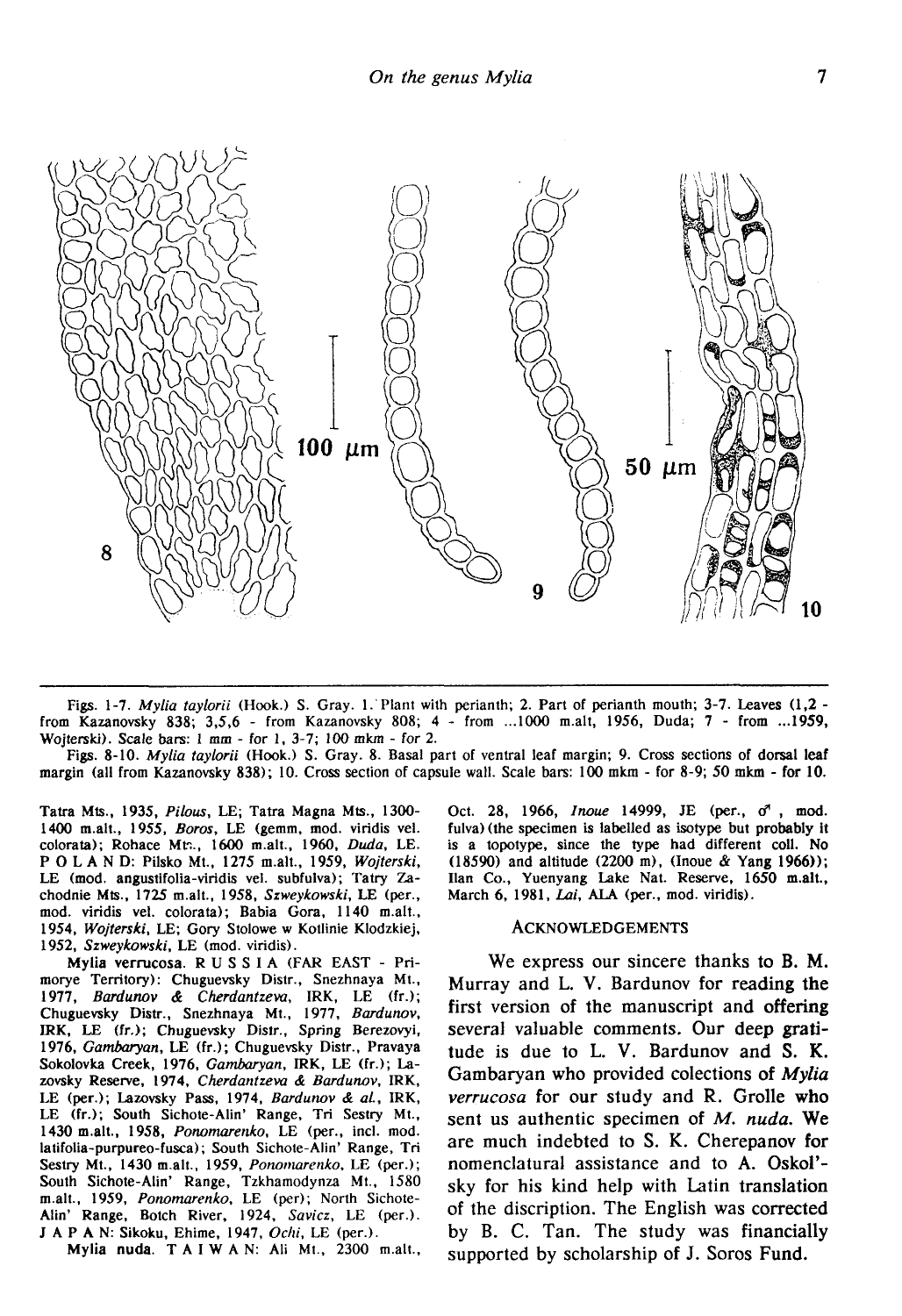

Figs. 11-15. Mylia verrucosa Lindb. subsp. verrucosa. 11. Plant with perianth; 12. Part of perianth mouth; 13-15. Leaves (all from ... 1977, Bardunov). Scale bars: 1 mm - for 11, 13-15; 100 mkm - for 12.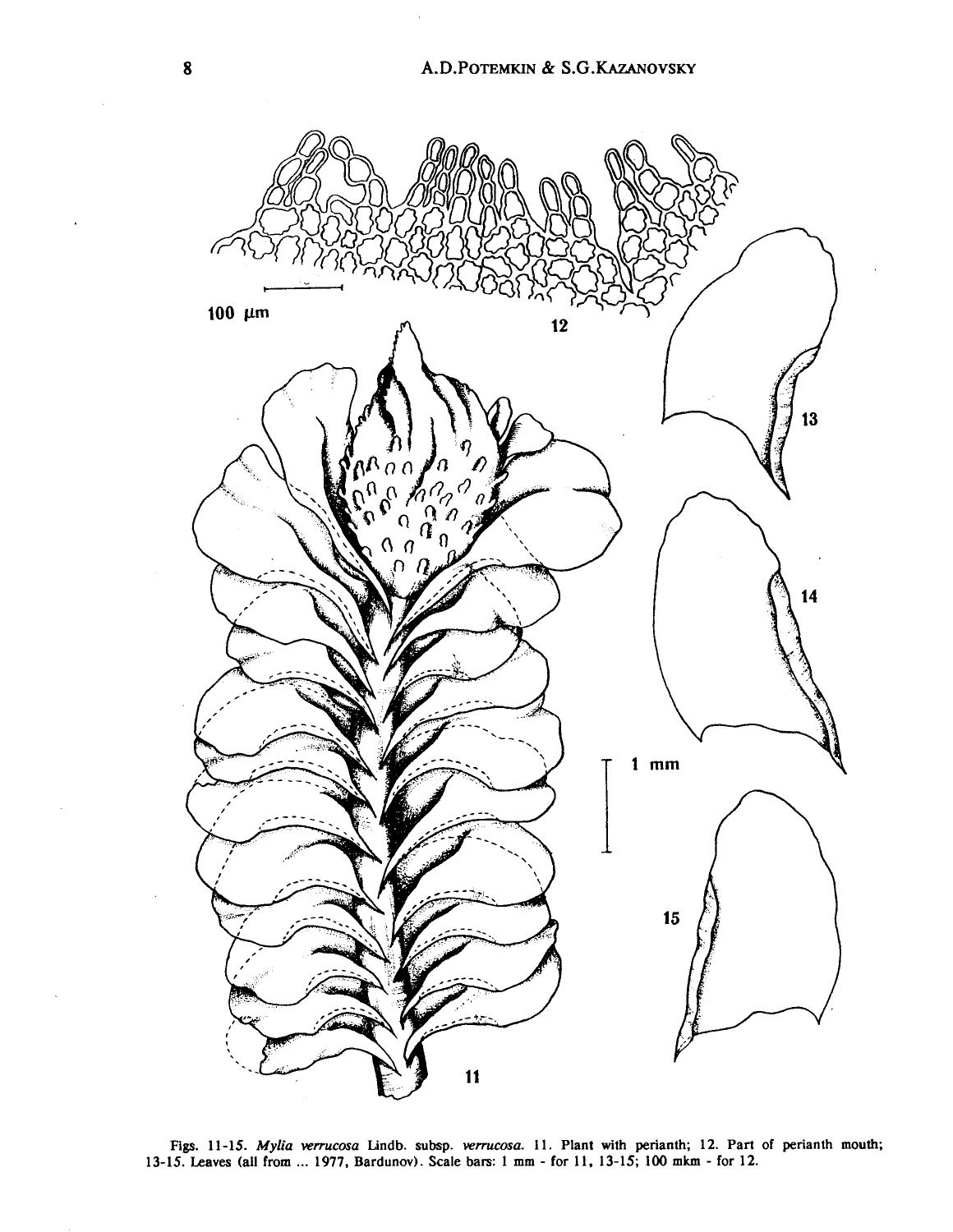

Figs. 16-18. Mylia verrucosa Lindb. subsp. nuda (H. Inoue & Yang) stat. nov. 16. Plant with perianth; 17. Part of perianth mouth; 18. Leaves (all from Inoue 14999). Scale bars: 1 mm - for 16, 18; 100 mkm - for 17.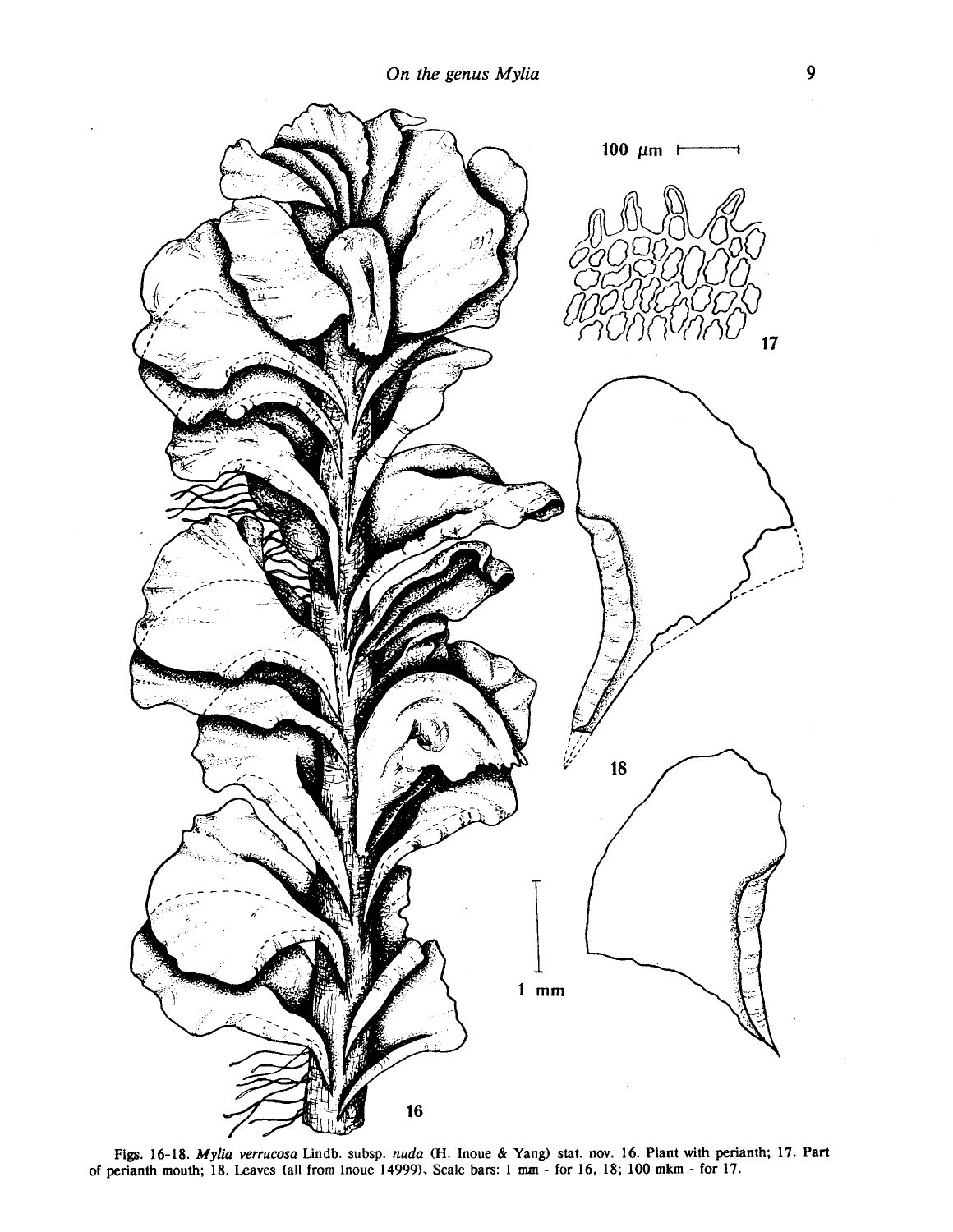

Figs. 19-23. Mylia verrucosa Lindb. subsp. verrucosa and subsp. nuda (H. Inoue & Yang) stat. nov.<br>19-21. Subsp. verrucosa (from ... 1977, Bardunov): 19. Basal part of ventral leaf margin; 20. Cross sections of dorsal leaf margin; 21. Cross section of capsule wall; 22,23. Subsp. *nuda* (from Inoue 14999): 22. Basal part of ventral leaf margin; 23. Cross sections of dorsal leaf margin. Scale bars: 100 mkm - for 19-20, 22-23; 50 mkm - for